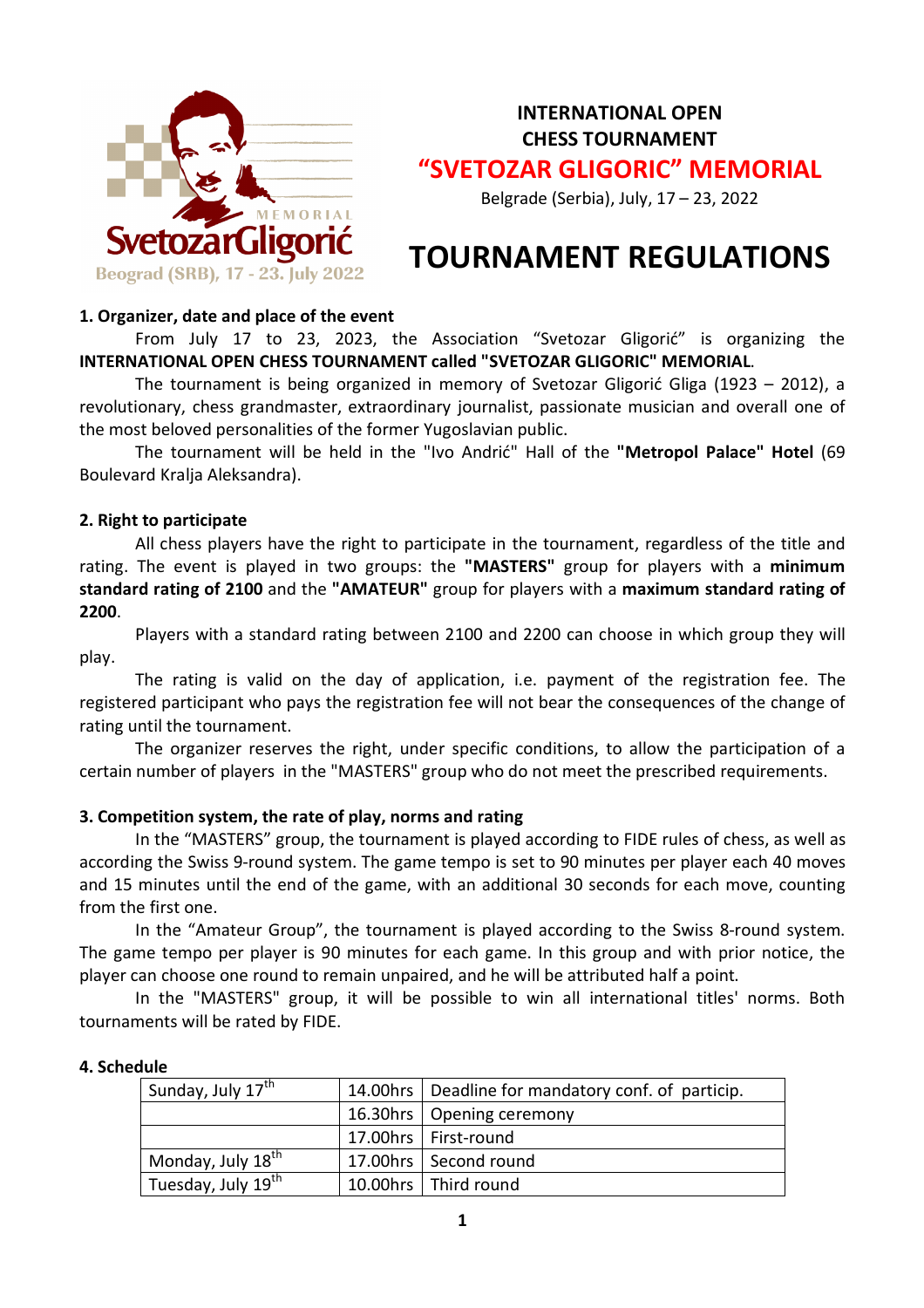|                                  |          | 17.00hrs   Fourth round       |  |
|----------------------------------|----------|-------------------------------|--|
| Wednesday, July 20 <sup>th</sup> | 17.00hrs | Fifth-round                   |  |
| Thursday, July 21 <sup>st</sup>  | 10.00hrs | Sixth-round                   |  |
|                                  | 17.00hrs | Seventh-round                 |  |
| Friday, July 22 <sup>nd</sup>    | 17.00hrs | Eighth round                  |  |
|                                  |          | Closing ceremony ("Amateurs") |  |
| Saturday, July 23rd              | 10.00hrs | Ninth round                   |  |
|                                  | 15.30hrs | Closing ceremony ("Masters")  |  |

#### **5. Prizes**

**The organizer planned a prize fund in the total amount of 12,500 € in the net amount**, distributed in 39 prizes that will be distributed to the participants (the contestants do not have to pay taxes).

In the "MASTERS" tournament, there are 15 regular prizes in the amount of 8,250 €, five women's prizes in the amount of 1,250  $\epsilon$  and three veteran prizes in the total amount of 450  $\epsilon$ , as follows:

| "MASTERS" TOURNAMENT PRIZES: 9.950 € |                  |                  |  |  |  |
|--------------------------------------|------------------|------------------|--|--|--|
| REDOVNE NAGRADE: 8.250 €             |                  |                  |  |  |  |
| 1. prize: 2.000 €                    | 6. prize: 500 €  | 11. prize: 200 € |  |  |  |
| 2. prize: 1.500 €                    | 7. prize: 400 €  | 12. prize: 175 € |  |  |  |
| 3. prize: 1.000 €                    | 8. prize: 300 €  | 13. prize: 150 € |  |  |  |
| 4. prize: 750 €                      | 9. prize: 250 €  | 14. prize: 100 € |  |  |  |
| 5. prize: 600 €                      | 10. prize: 225 € | 15. prize: 100 € |  |  |  |
| <b>WOMEN : 1.250 €</b>               |                  | VETERANS: 450 €  |  |  |  |
| 1. prize: 500 €                      | 4. prize: 150 €  | 1. prize: 200 €  |  |  |  |
| 2. prize: 300 €                      | 5. prize: 100 €  | 2. prize: 150 €  |  |  |  |
| 3. prize: 200 €                      |                  | 3. prize: 100 €  |  |  |  |

In the "AMATEUR" tournament, 12 regular prizes in the amount of 1,950  $\epsilon$  are planned, as well as three special prizes for a rating of up to 1,500 € (300 €) and a rating of 1501 - 1,900 (300 €), as follows:

| "AMATEUR" TOURNAMENT PRIZES: 2.550 € |                        |  |  |  |
|--------------------------------------|------------------------|--|--|--|
| REGULAR PRIZES: 1.950 €              |                        |  |  |  |
| 1. prize: 500 €                      | 6. prize: 125 €        |  |  |  |
| 2. prize: 400 €                      | 7. prize: 100 €        |  |  |  |
| 3. prize: 300 €                      | 8. prize: 75 €         |  |  |  |
| 4. prize: 200 €                      | 9. prize: 50 €         |  |  |  |
| 5. prize: 150 €                      | 10. prize: 50 €        |  |  |  |
| <b>RATING UP TO 1500: 300 €</b>      | RATING 1501-1900: 450€ |  |  |  |
| 1. prize: 150 €                      | 1. prize: 150 €        |  |  |  |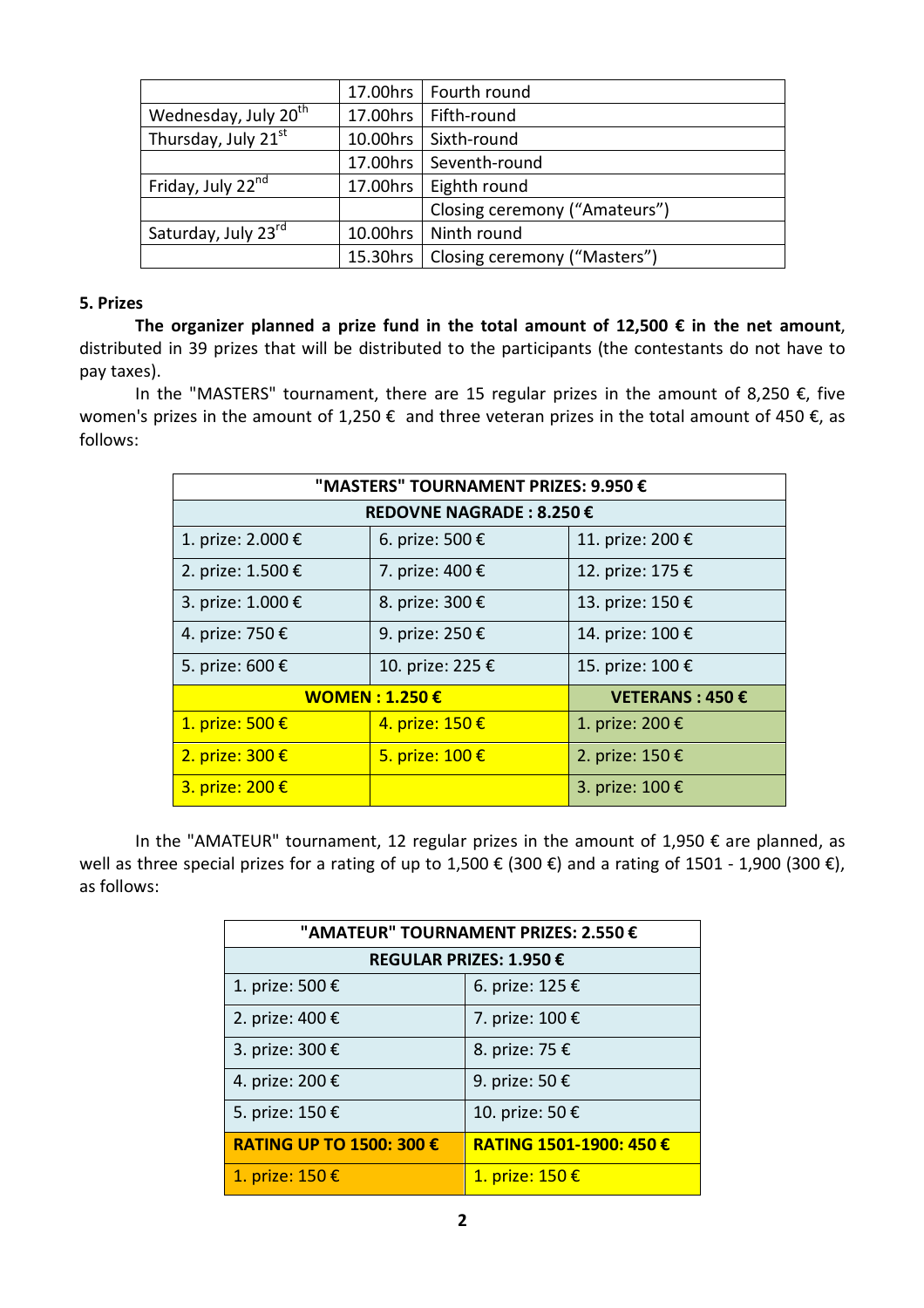| 2. prize: 100 €         | 2. prize: $100 \text{€}$ |
|-------------------------|--------------------------|
| 3. prize: 50 $\epsilon$ | 3. prize: 50 €           |

The player can win only one prize and the highest in terms of money. Suppose the player acquires the right to two equal cash prizes. In that case, he/she will win the one listed according to the order in the tournament application.

In case places are shared, prizes for competitors that won 7 or more points in the "MASTERS" tournament will be divided according to the "Hort" principle. In contrast, other prizes will be divided according to additional criteria defined in the Tournament Rules.

The prizes that exceed 300  $\epsilon$  will be wired through bank accounts to players as soon as the tournament ends, while all the other prizes will be paid in cash during the closing ceremony.

Participants born on December 31, 1957, and older are considered veterans.

| ᇋ                          |                |                |
|----------------------------|----------------|----------------|
| <b>Contestant category</b> | <b>MASTERS</b> | <b>AMATEUR</b> |
| GM                         | 0€             |                |
| IM, 2450+                  | 30€            |                |
| $2200+$                    | 45€            |                |
| $2100+$                    | 60€            |                |
| 2100 or less               | Upon request   |                |
| All contestants            |                | 35€            |
|                            |                |                |

**6. Registration fees**

# **7. Accommodation**

**All participants are required to book accommodation through the organizer.** The prices shown are without tourist tax, which is about 1.35 € per person per day and is paid directly at the hotel.

**The organizer has provided special conditions for players with a rating of over 2550 rating points.** The number of these places is limited!

## **Suggested hotels**

a) **"METROPOL PALACE" 5\*** (the hotel where the tournament is played, 69 Boulevard Kralja Aleksandra)



## www.metropolpalace.com

Price of bed and breakfast: Single room: 89 €

Double room: 49 € per person per day

The price includes high-speed internet, free use of the pool, fitness and spa.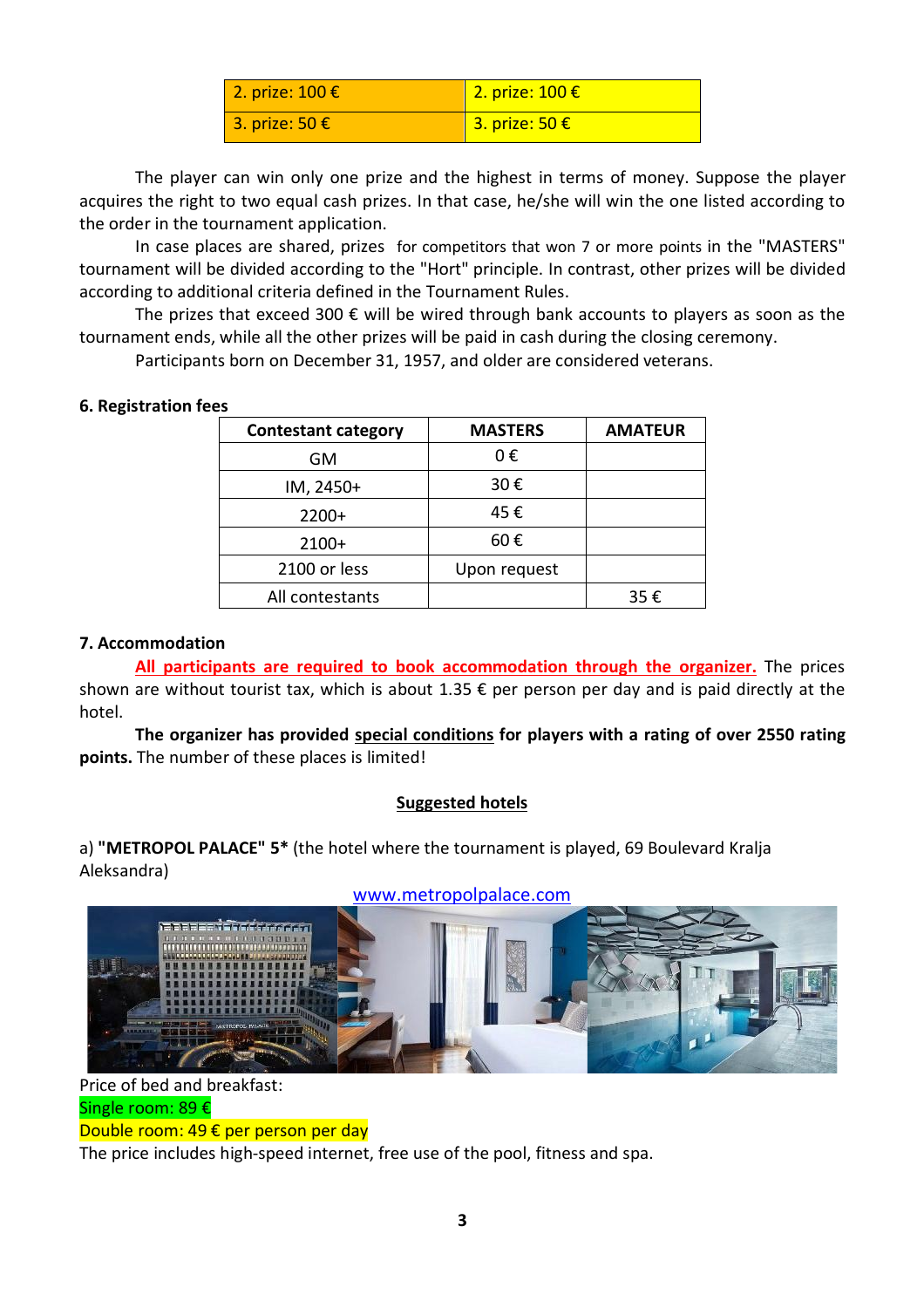#### **SPECIAL OFFER:**

Hotel "Metropol Palace" and the Association "Svetozar Gligorić" have prepared a special **offer for the participants: The price for the first 15 rooms (booked and paid) is 80 € per day, regardless of whether it accommodates one or two people!**

b) **MARK HOTEL BELGRADE 4\*** (29 Resavska Street, 900m or 10min walk from the hotel "Metropol Palace")

http://www.markhotelbelgrade.com

Price of bed and breakfast:

Single room: 45 €

Double room: 29 € per person per day

The price includes: free high-speed internet

c) **HOLIDAY INN EXPRESS 4\*** (23 Ruzveltova Street, 700m or 7min walk from the hotel "Metropol Palace")

https://hiexbelgrade.com

Price of bed and breakfast:

Single room: 54 €

Double room: 31,50 € per person per day

The price includes free high-speed internet, coffee and tea set, mini-gym.

d) **VOZAREV 3\*** (16 Pop Stojanova Street, 1,500m or 15min walk from the Metropol Palace Hotel)

https://hotelvozarev.com

Price of bed and breakfast:

Single room: 35 €

#### Double room: 23,50 € per person per day

The price includes free high-speed internet and free parking.

#### e) **TRANSFER**

Participants and companions have at their disposal a transfer from Belgrade Airport to the hotel. The vehicle's price (1-3 people) is 25  $\epsilon$  in one direction or 40  $\epsilon$  for both directions.

#### **8. TRANSFER**

Participants and companions have at their disposal a transfer from Belgrade Airport to the hotel. The vehicle's price (1-3 people) is 25 € in one direction or 40 € for both directions. The transfer price for multiple passengers is available upon request.

**IMPORTANT NOTICE! For the Paraćin tournament competitors** a bus transfer between Paraćin and hotel "Metropol Palace" (Beograd) will be organized. The bus departs from Paraćin on **July 16**, right after the tournament closure. Price of the ticket: 10 € per passenger.

#### **9. Payment security**, **epidemiological protection and measures against cheating**

According to the measures that will be valid on Serbia's territory at that moment, the epidemiological safety of participants and officials will be carried out at the tournament.

Following FIDE Fair-Play Rules for the tournament level, the organizer willfully and thoroughly implement anti-cheating measures.

The organizer will elaborate on both measures in more detail in the competition rules.

In the case of the competition's cancellation, due to the significant and sudden deterioration of the epidemiological situation, the organizer will return the paid money to the players in total.

#### **10. Payments**

All payments for accommodation and registration fees have to be made through the Association "Svetozar Gligorić" bank account: